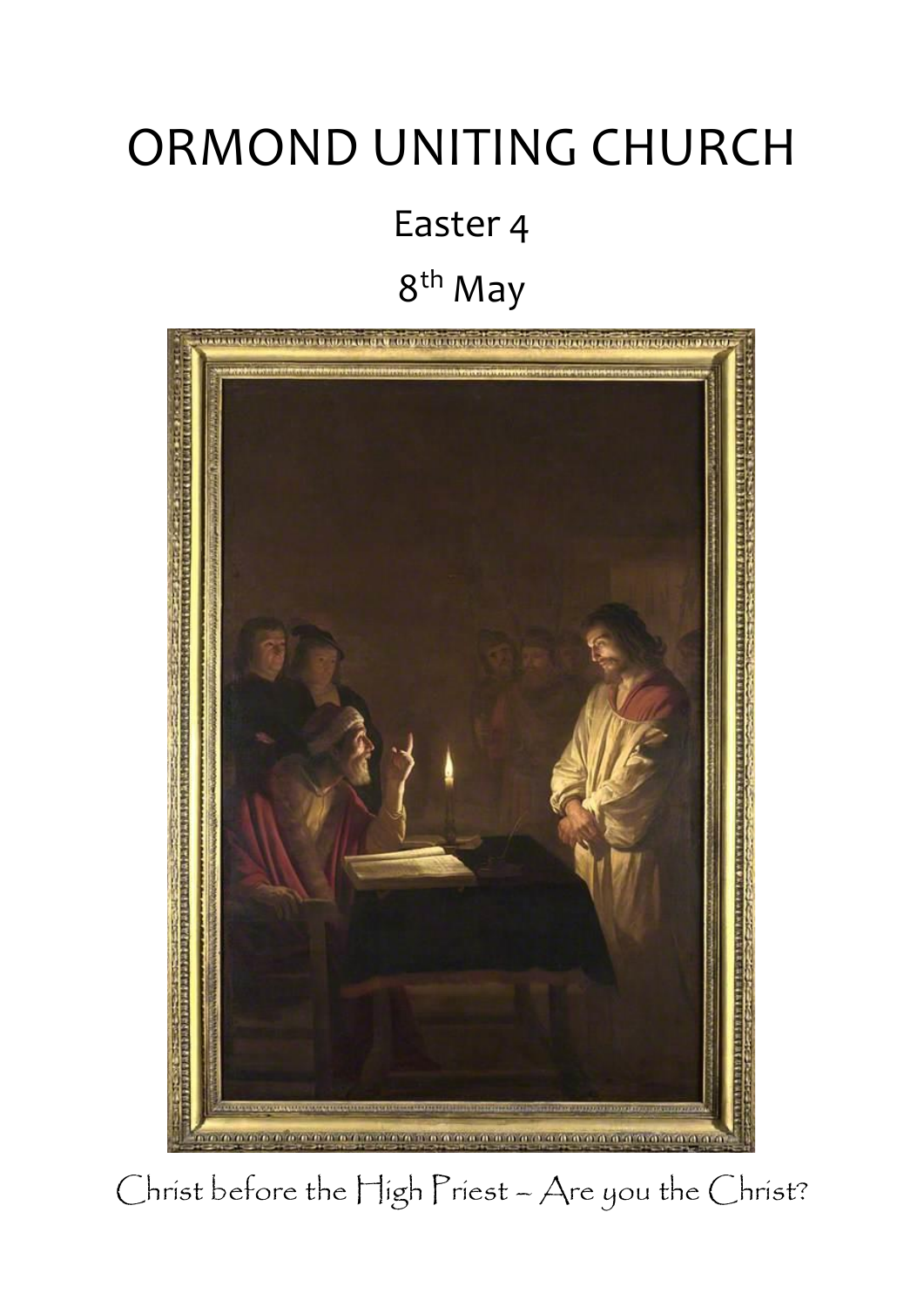# WORSHIP AT HOME

*Today in our worship at Ormond we conclude the placement of Andrew Boyle. The congregation is joined Dr Tom Spurling, the chairperson of the Presbytery of Port Phillip East, who will lead the Cutting of Pastoral Ties.*

*This time is an opportunity to be still, seeking to be aware of the presence of God within.*

*Carve out a time for this practice; prepare yourself, as you might for a usual Sunday morning and remember that there are others from the congregation gathering at the same time as you. There are also many from the church around the globe who are gathering to seek the presence of God as we are.*

*Prepare a space in the house; find a comfortable chair, light a candle, turn off distracting noises and close the door if that will help you to be still. This is something that does not need to be hurried.*

… for the Lamb at the centre of the throne will be their shepherd, and he will guide them to springs of the water of life, and God will wipe away every tear from their eyes.

Rev. 7. 17

# Prayer

Loving God of Abraham, Isaac and Jacob, God of Moses, God of the prophets, God of our brother and friend, Jesus Christ, You are the God who calls and sends your people.

You are the God who places your stamp upon us, Instils your spirit in us, and lays claim on our lives. By water and the Spirit we swim in the tide of Jesus' followers, finding ourselves mysteriously joined with his saints Across time and space.

For the Word which has lodged in our hearts and minds And reminds us of your love for all people, we are filled with gratitude. For the saints whose faithfulness to you, O God, has become pattern for our own living, We are filled with gratitude. For your spirit who unsettles us And throws us out of our comfort, propelling us into life, We are filled with gratitude.

O God, the risen Christ says to us: follow me. Grant us grace and abandon that when we are called, we may follow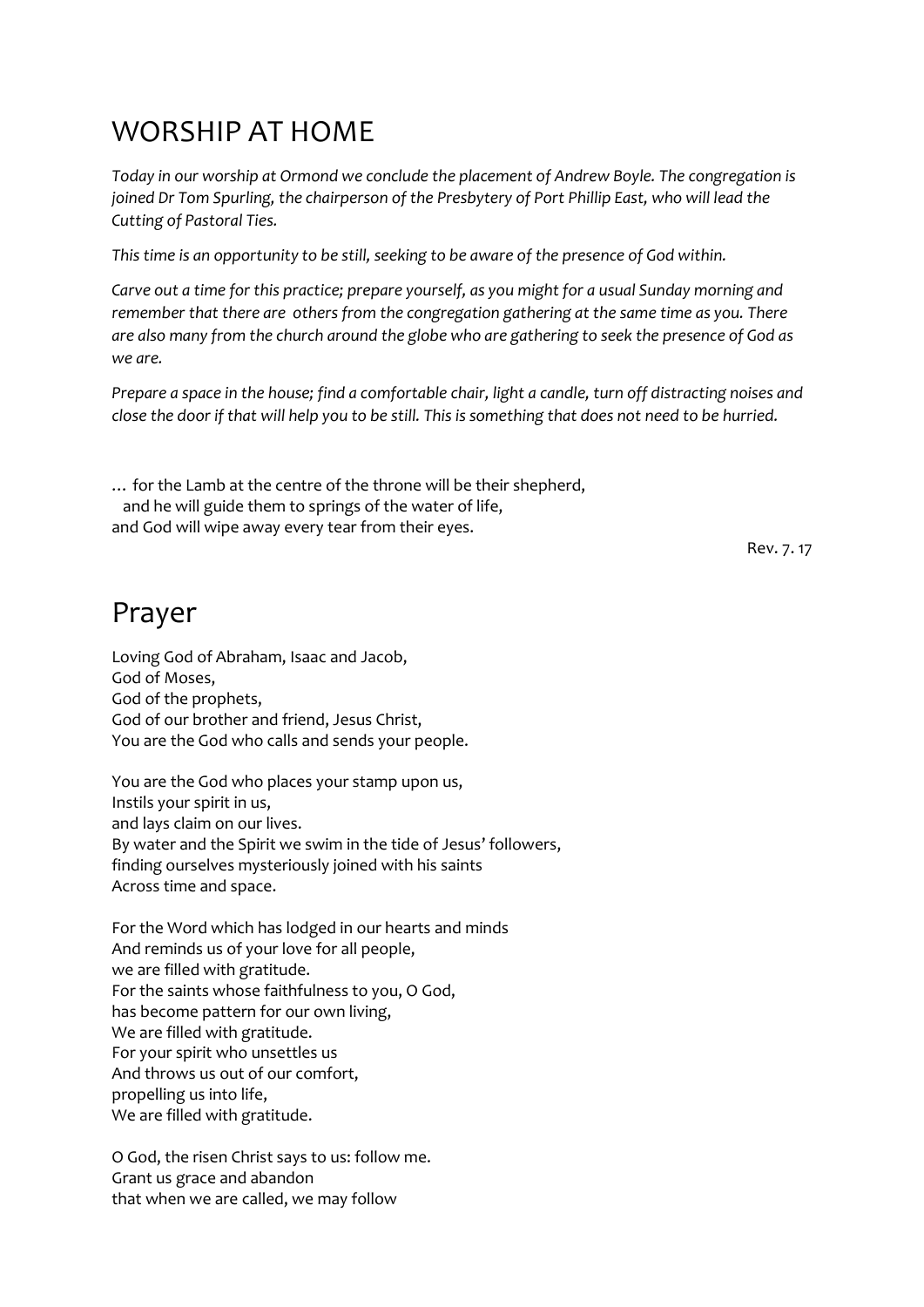And so, find your life abundant.

In the name of him who has traversed death and beckons us to the springs of the water of life, Christ, the Risen One. Amen

# Psalm 23

The Lord is my shepherd, I shall not want. He makes me lie down in green pastures; he leads me beside still waters; he restores my soul. He leads me in right paths for his name's sake.

Even though I walk through the darkest valley, I fear no evil; for you are with me; your rod and your staff they comfort me.

You prepare a table before me in the presence of my enemies; you anoint my head with oil; my cup overflows. Surely goodness and mercy shall follow me all the days of my life, and I shall dwell in the house of the Lord my whole life long.

# The Revelation to John 7. 9 - 17

After this I looked, and there was a great multitude that no one could count, from every nation, from all tribes and peoples and languages, standing before the throne and before the Lamb, robed in white, with palm branches in their hands. They cried out in a loud voice, saying, 'Salvation belongs to our God who is seated on the throne, and to the Lamb!' And all the angels stood around the throne and around the elders and the four living creatures, and they fell on their faces before the throne and worshipped God, singing, 'Amen! Blessing and glory and wisdom

and thanksgiving and honour

and power and might

be to our God for ever and ever! Amen.'

Then one of the elders addressed me, saying, 'Who are these, robed in white, and where have they come from?' I said to him, 'Sir, you are the one that knows.' Then he said to me, 'These are they who have come out of the great ordeal; they have washed their robes and made them white in the blood of the Lamb.

For this reason they are before the throne of God,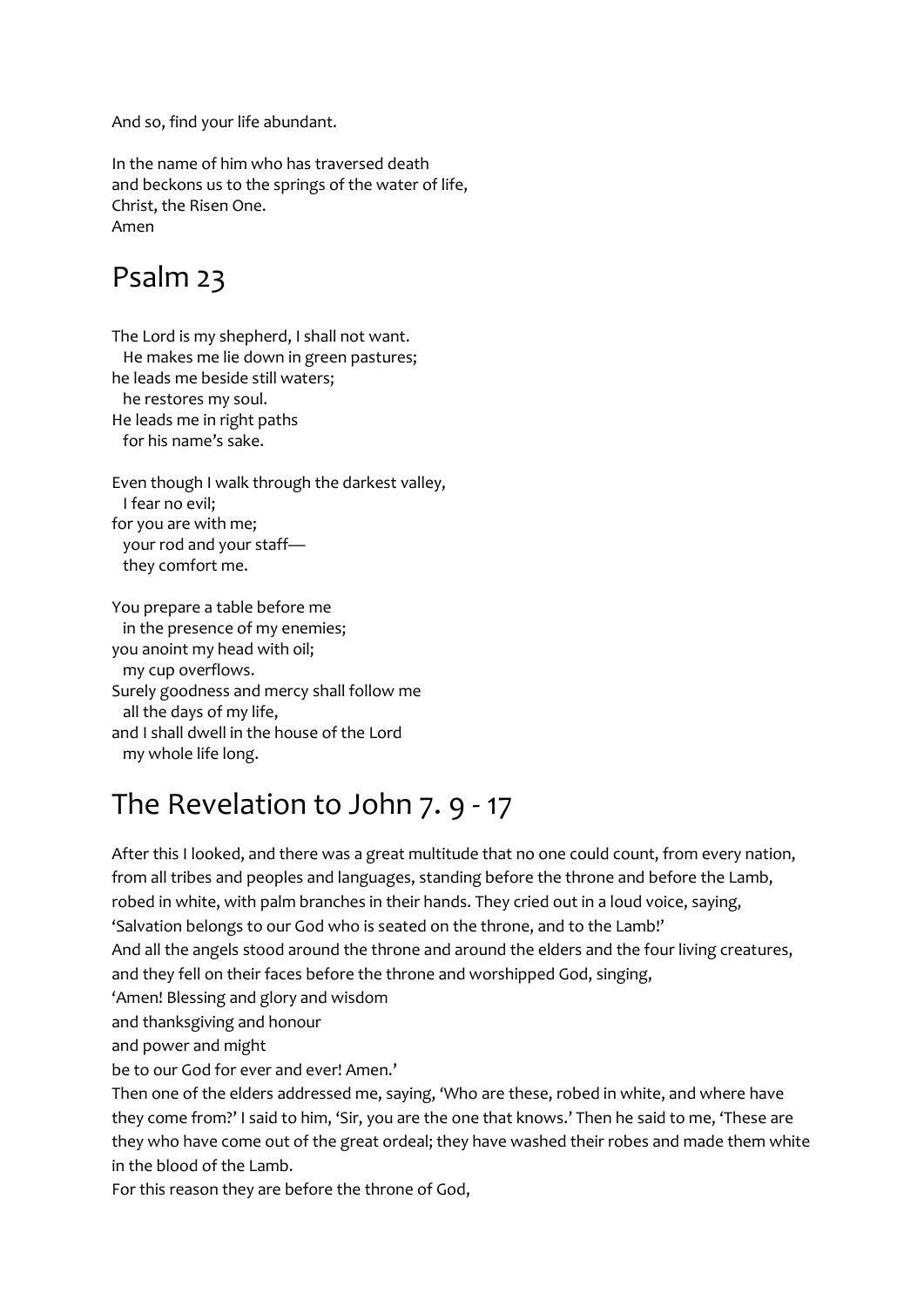and worship him day and night within his temple, and the one who is seated on the throne will shelter them. They will hunger no more, and thirst no more; the sun will not strike them,

nor any scorching heat;

for the Lamb at the centre of the throne will be their shepherd, and he will guide them to springs of the water of life, and God will wipe away every tear from their eyes.'

# The Gospel according to John 10. 22 – 30

At that time the festival of the Dedication took place in Jerusalem. It was winter, and Jesus was walking in the temple, in the portico of Solomon. So the Jews gathered around him and said to him, 'How long will you keep us in suspense? If you are the Messiah, tell us plainly.' Jesus answered, 'I have told you, and you do not believe. The works that I do in my Father's name testify to me; but you do not believe, because you do not belong to my sheep. My sheep hear my voice. I know them, and they follow me. I give them eternal life, and they will never perish. No one will snatch them out of my hand. What my Father has given me is greater than all else, and no one can snatch it out of the Father's hand. The Father and I are one.'

# Reflecting

*Now you listen here. He's not the Messiah. He's just a very naughty boy!*

So squawked the mother of Brian to the crowd who had come to her door wanting to make her son the Messiah in the film The Life of Brian. They were desperate for a Messiah, so they had come to make Brian their glorious leader.



*He's not the Messiah. He's just a naughty boy! Now go away!*

I can recall the furore created by the humourless defenders of Jesus who didn't understand the point of the film, gathering outside cinemas to protest the blasphemy against Jesus. Of course, they hadn't seen the film or, if they had, they didn't understand the point it was trying to make –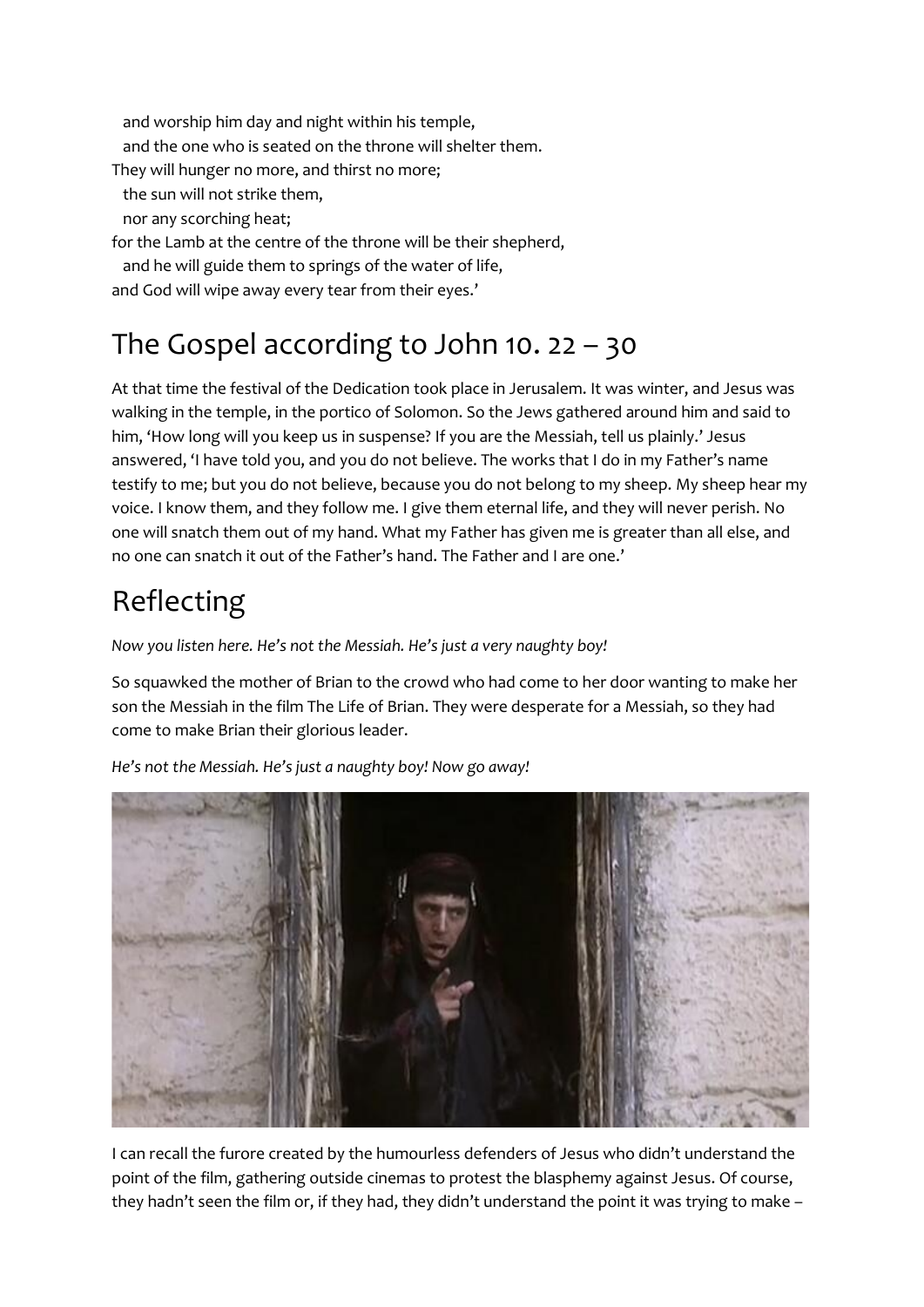the human tendency of all groups to want to make someone Messiah. Anyone! Anyone, to make us feel secure. Even the hapless Brian.

It would be funny if it wasn't so tragic, but I am curious that Vladimir Putin seemed to be behind the door when the sense of humour was being handed out. His mission is to eradicate someone who captured his people's hearts and wills by being a clown for them. Beware the humourless is my experience.

I can recall being at the induction service of a colleague and friend a number of years ago and it came to the prayers of the people in the service. A member of the congregation came to the lectern to lead us in prayers focussed on the newly inducted minister. It was as though as she began the prayer, the person leading figuratively took the minister and placed them on a pedestal and, as the prayer progressed, it was as though she was pumping a foot pump. Higher and higher the minister went in estimation and expectation. The Messiah had come amongst them! Oh, please spare her the adulation, I thought. There was a long way to fall by the time the end of the prayer came. Having had a number of falls, this minister really could not afford another one.

In all of the gospels there is this undercurrent of expectation that there will be a Messiah who will come to save Israel. As we heard the Sunday after Easter, as the two disciples walk along the road to Emmaus, they say to the risen Jesus – *but we thought he was the one to redeem Israel*.

We are all currently caught up in a Messiah-making escapade. The media playing off prospective leader against prospective leader in our minds. *Save us from Morrison*, some are shouting; anyt*hing but Albo*, others. *Freedom*, proclaims the overweight nickel miner from Queensland on ubiquitous yellow billboards.

Our church over a long period of time has developed a culture which valorises ministers, priests, clergy. Some of us avoid this attention like the plague. While others, the likes of Brian Houston, build a whole church around their immense egos. Eventually we all, probably by the grace of God, fall. And move on. But the church has always had people in ministry; people who are set aside by the church to nurture and lead. People who are both gifted by the spirit and equipped by the church in their training to support the life of the church. We have been doing this from the very earliest days – the Acts of the Apostles records the earliest disciples setting people apart by prayer and the laying on of hands. And setting people apart for the priestly role is something all faiths and cultures have done through time. The trouble is we are in a period of immense flux where everything about our way of doing everything is under scrutiny. So often the baby is thrown out with the bathwater, though, without proper examination of why. The trouble is often that we were not clear why we were doing something in the first place. We just did it – sometimes, simply, out of habit.

The time after a minister leaves, the time in between ministries, is a delicate and vulnerable phase. In my presbytery role I saw so many congregations go into a kind of collective panic. Quick, what do we do now? We didn't think this was ever going to come to an end. And everything grinds to a halt. Some say in one way or another, well that was all a mistake, let's start again – let's go back to the way things were before <insert minister's name here> came along. Or some say when a minister moves on: it's all over, what's the point.? I'm going fishing, said Peter. Some are paralysed by grief. Others rush to occupy the space – come on folks – I'll save you. And there is an anxious rush to fill the gap left by the departed minister. What I found in my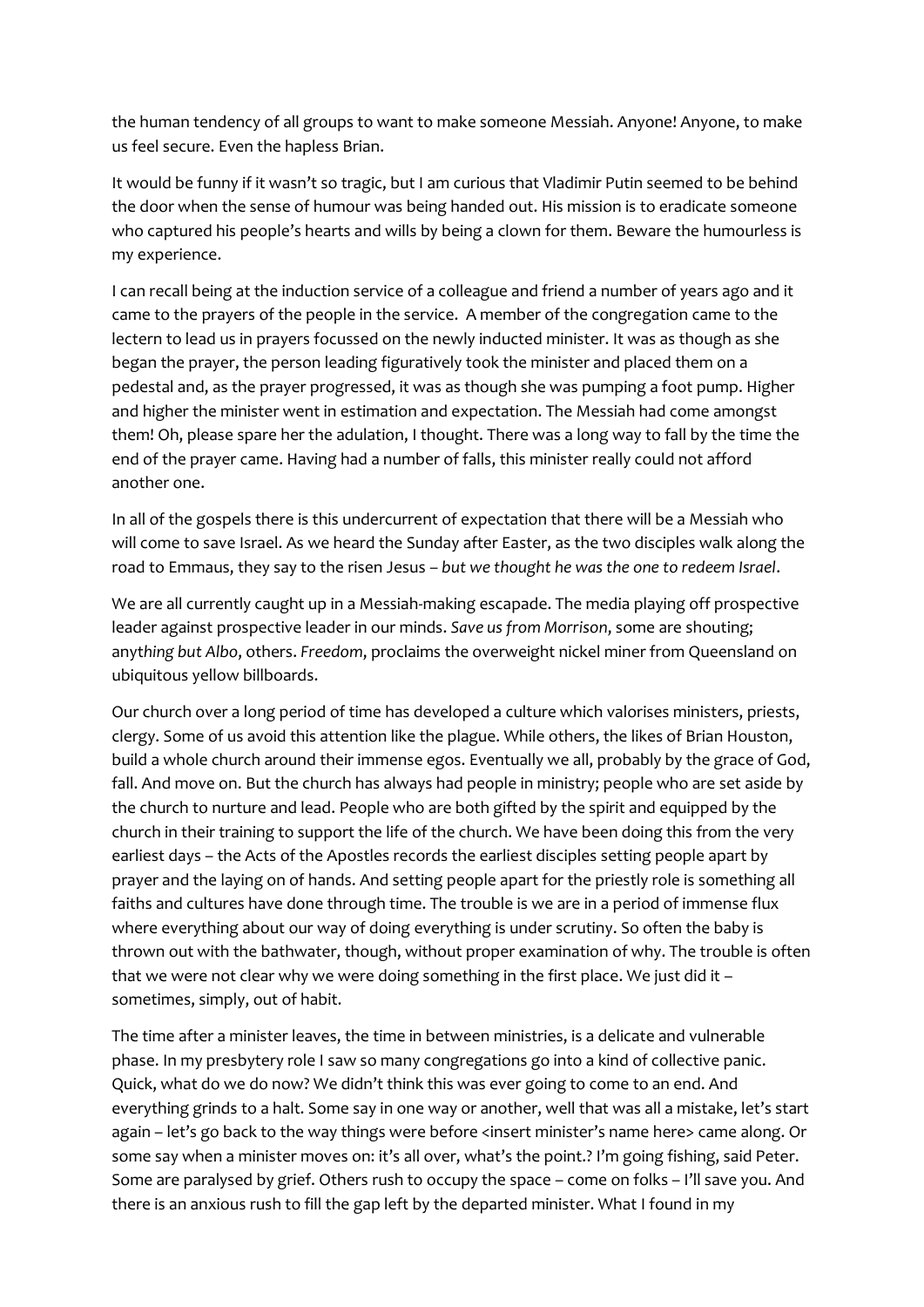presbytery involvement was this time of vacancy is a time of anxiety and uncertainty. And the reality is also that, as you found after Joan Wright and Fiona Winn left, this time of vacancy can be protracted and demanding on the local leadership.

You are in a profoundly liminal point in your life: you are in a very protracted planning phase to realise a new set of buildings; your existing buildings have been demolished; we have all survived two years of the uncertainty and disruption of COVID, and; you are now entering a period of ministerial vacancy. As you are in the midst of this liminal time in your life, you are in the right place to examine the question of why ordained ministry, for what purpose? The question cannot simply be reduced to some question about whether you can afford full-time ministry or not; it is an invitation to reflect on what you need at this time, the character of the ministry you seek to sustain you as Jesus' disciples. While there will be economic issues at play, this should not be the first thing you reflect on together; and it should not be the last measure of how you shape your life. All of this said, I believe that you have the leadership in a place where these questions will be given proper consideration.

When fourteen or so of us read *The Church as Salt* by Sally Douglas, minister at Richmond Uniting Church, earlier in the year we were encouraged by her to be reconciled with the reality that the church is smaller. We were challenged to give up the belief which our society feeds us that big is proof of the rightness of what we are doing. And that small equals failure. Sally reminded us of Jesus' saying: you are the salt of the earth. Sally writes of the littleness of salt; the humanity in the saltiness of our tears; the salty wombs from which we emerge into the world; the preserving quality of salt and the need for us to salt our dishes in order to make them tasty. The character of salty people is the posture of hopefulness. Our culture mostly tells us that hope is about hoping for some-thing, a particular outcome. Of course, this is our natural human tendency to anticipate concrete outcomes. But the nature of Christian hope is really about an orientation; a way of being in the world. Paul writes: hope does not disappoint us.

The Revelation to John is written to a group of churches which are undergoing extreme persecution. Revelation is a vision written to engender hope and to orient its hearers toward a vision of divine vindication of the Lamb who was slain. The confronting images and strange anticipations of the book are quite possibly not something we hold out for. Nevertheless, the vision draws us forward and galvanises our resolve to be part of that multitude oriented toward the throne with our hearts filled with joy and our wills shaped by the love which traverses death.

As we go our separate ways, we all continue to travel in that great tide of followers through time and space, united in life and beyond by the Crucified and Risen One. In him is our joy, our unity, our peace, our life. Thanks be to God.

## Prayer – prepared by Ron Townsend

O God, you bound Andrew and us together for a time as minister and people to work for the advancement of your kingdom in this place: we give you humble and hearty thanks for the ministry which we have shared.

We thank you for your never-failing presence with us through these years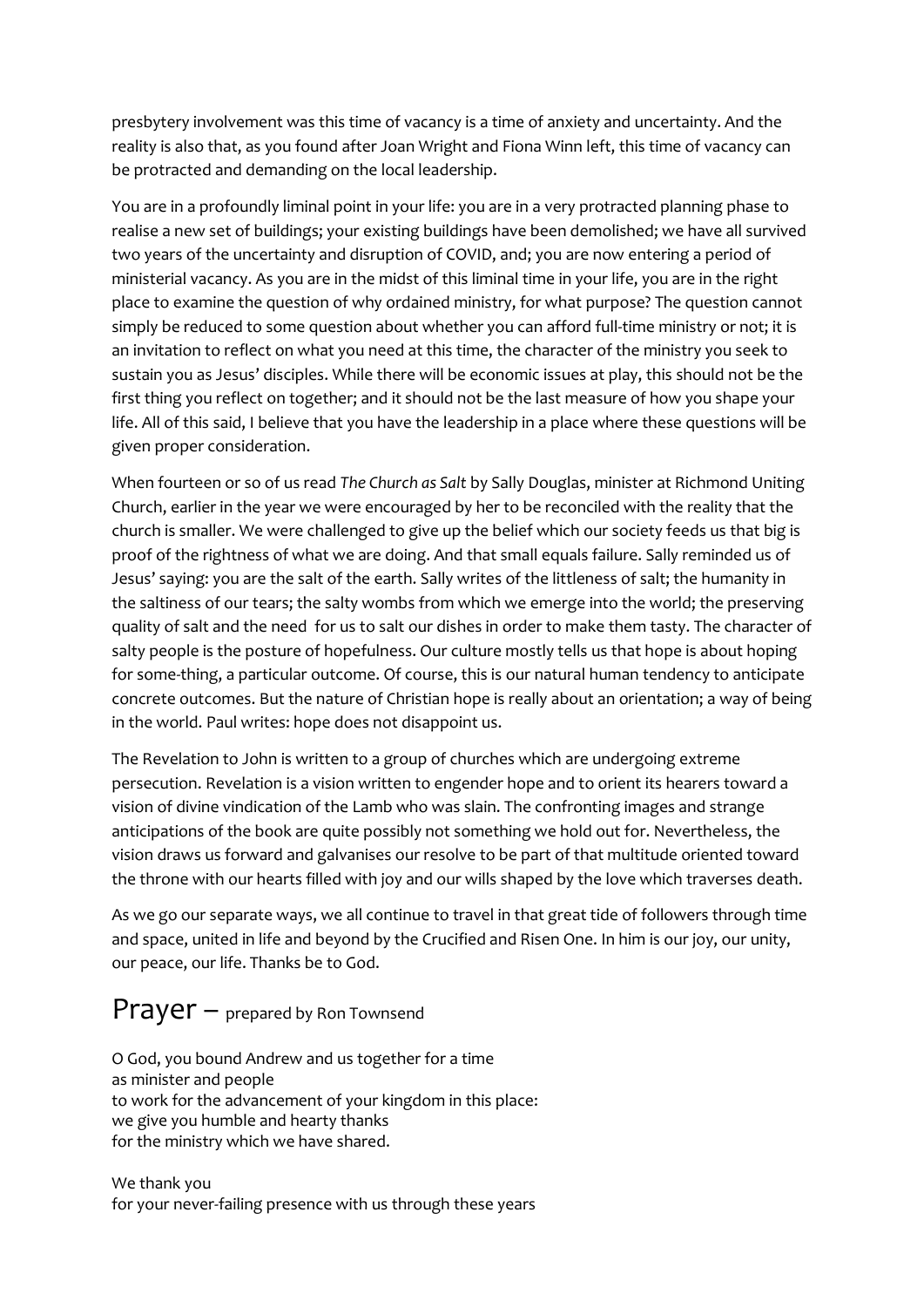and for the deeper knowledge of you and of each other which we have received during Andrew's ministry here.

We thank you for those who have been made members of Christ's family through baptism here. We thank you for opening our hearts and minds again and again to your Word proclaimed faithfully by Andrew, and for feeding us abundantly with the sacrament of the body and blood of your Son.

Lord Jesus, you alone are worthy! You alone are worthy of blessing and honour, glory, and praise. Give us grace to praise your greatness, to bless your name, and to live lives worthy of you, our Shepherd and Saviour. Lord, in your mercy, hear our prayer.

St. Paul exhorted the elders of the churches to protect your flock from the wolves that threaten them. Bless your Church with ministers and theologians who rightly proclaim your Word, defend against heresy and schism, and lead your people into lives of holiness, faithfulness, and love. Lord, in your mercy, hear our prayer.

Bless and direct this congregation. Call us by name and lead us in love. Guide us in paths of discipleship and service. Let all be done to your glory, and for the good of our family, community, and world. Lord, in your mercy, hear our prayer.

Bless our littlest lambs: our infants and toddlers, and all newborns in the faith. Lead them safely through the dangers of this world. Crown their innocence with holiness. Teach them to know your voice and to gladly follow wherever you would have them go. Lord, in your mercy, hear our prayer.

Thank you for mothers, foster mothers, and for all who care and love with a mother's heart. Adorn their lives with wisdom, goodness, common sense, and patience. Give them endurance – and a good night's sleep – to carry out their many tasks with a light heart and ready smile. Be their strength and shield when their burdens are great and sorrowful. And bestow your dearest comfort on all who have lost a child, or who are unable to have one. Lord, in your mercy, hear our prayer.

Give a shepherd's heart to the leaders of all nations, especially our own. Teach them to seek the welfare of their people above power, wealth, or re-election. By their labours, grant the simple blessings of decent food, clean water, and the chance to raise families in freedom and safety. Give wisdom and integrity to all who risk their lives on behalf of others. And to all people, especially those whose lives have been shattered by violence, grant a measure of your peace. Lord, in your mercy, hear our prayer.

*God of peace and justice, we pray for the people of Ukraine. We pray for peace and the laying down of weapons. We pray for all those who fear for tomorrow, that your spirit of comfort would draw near to them. We pray for those with power over war or peace,*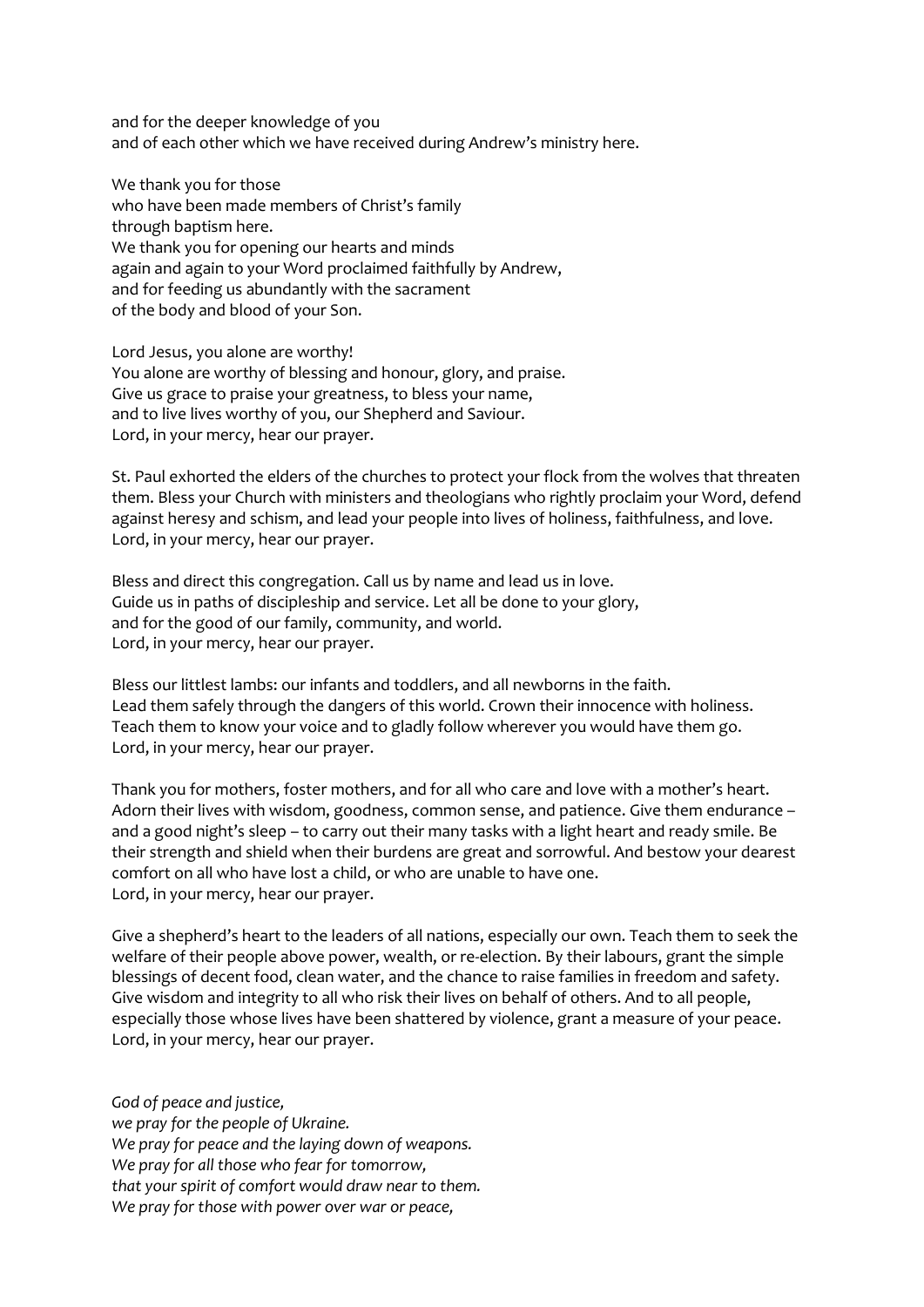*for wisdom, discernment and compassion to guide their decisions. Above all, we pray for your precious children, at risk and in fear, that you would hold and protect them. We pray in the name of Jesus, the Prince of Peace.*

Lord, in your mercy, hear our prayer.

O great and good Shepherd, carry on your shoulders all who are suffering in body, mind, and heart. *Especially we remember before you: {List}.* Give a double portion of you Spirit to all who care for them, and restore them to wholeness and hope. Lord, in your mercy, hear our prayer.

Lord Jesus, we pray the Shepherd's Psalm when a member of your flock has died, confident that you bring them through death's dark vale into your Father's house. We therefore entrust to you all our dear departed. Lead, feed, and protect us, as you have done for them. Lord, in your mercy, hear our prayer. Amen.

Our Father …

# Conclusion of the Placement & Cutting Of Pastoral Ties

*Dr Tom Spurling, chairperson of Presbytery*

There are diverse gifts **but it is the same Spirit who gives them.** There are different ways of serving God: **But it is the same Lord who is served.** God works through people in different ways: **But it is the same God whose purpose is achieved through them all.** Each one of us is given a gift by the Spirit: **And there is no gift without its corresponding service.** There is one ministry of Christ **and in this ministry we all share.** Together we are the body of Christ: **And individually members of it.**

The *Chairperson of the Presbytery* says:

Andrew my brother in Christ, you were called to be a servant and shepherd in the Ormond congregation and inducted into this placement as a Minister of the Word in November of 2015. Since that time you have been blessed by sharing in the joys and struggles associated with the ministry of the people of God in this place. Now after six and a half years of rich and fruitful ministry we come to that time when your relationship with these people as Minister and Pastor formally ends.

*The chairperson addresses the Congregation:*

We have gathered here today to express gratitude to God for Andrew's life and work amongst you, to recognise the alteration of our relationship, both corporately and individually, and release him from this placement.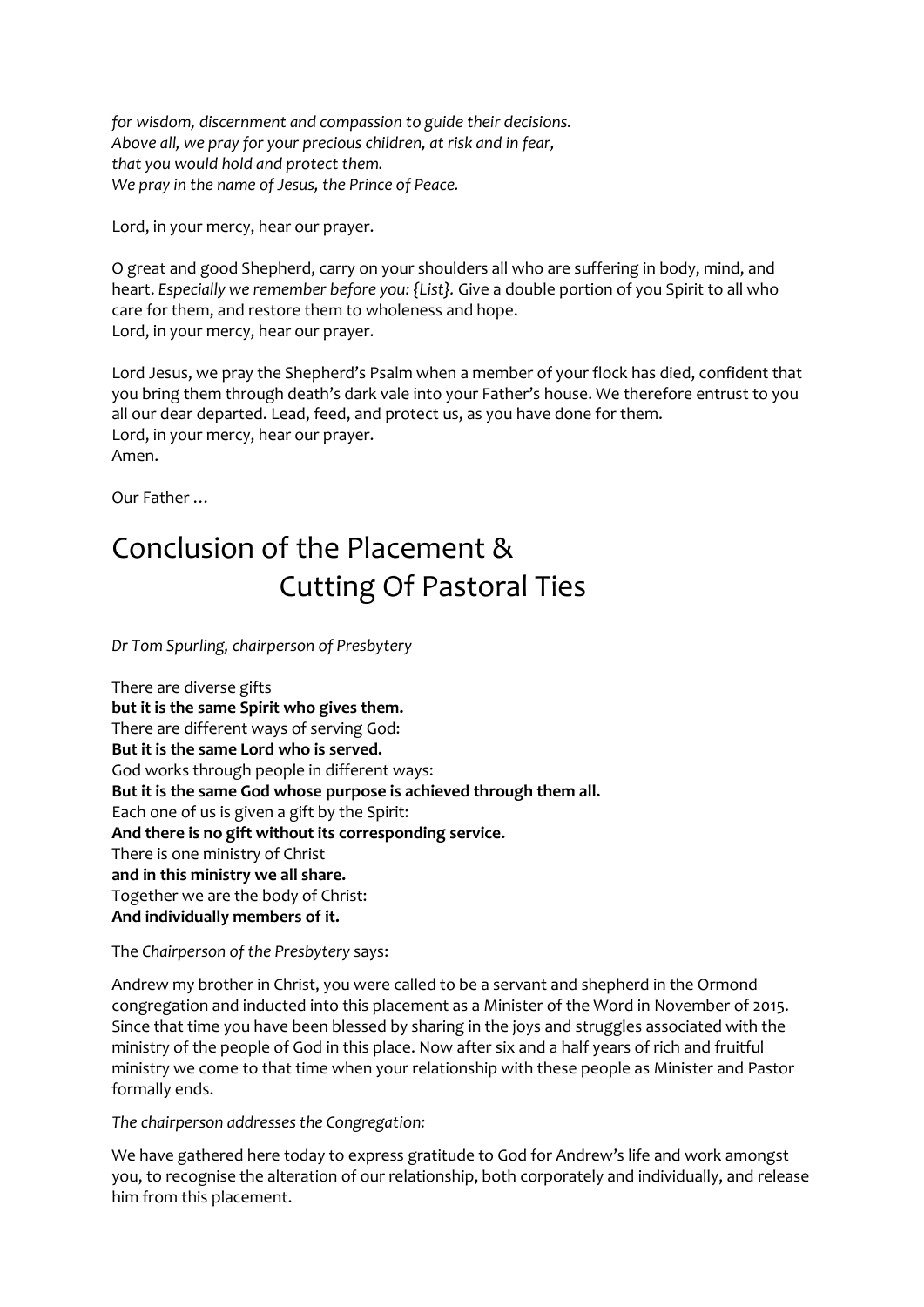#### *Secretary of the Church Council – Brian Moore*

Andrew, with us and amongst us you have taught and unfolded Christ's gospel with us. You have called us to follow in the way of Christ and assured us of God's mercy. You have celebrated the sacraments of Baptism and Holy Communion and proclaimed the love of God through our worship. You have shared your life with us, counselled and encouraged, inspired and enabled, and walked with us on our pilgrimage through life. You have celebrated our marriages and supported us in our griefs and loss. You have shared the high points, low points, sadness, grief, celebrations of our congregation. Through your ministry you have encouraged and mentored us to be a church oriented toward the future. For this we are grateful.

#### **Thanks be to God.**

#### *A representative of the Presbytery of Port Phillip East (Gary Richter) says:*

Andrew, the witness and care expressed on behalf of members and friends of the Congregation has also been the experience of the Presbytery of Port Phillip East. In many ways you have shared your many gifts and talents with us. For your involvement with the wider work of the church through the Presbytery we are grateful. **Thanks be to God.**

*Minister*: I am grateful for the call of the church for the opportunity to respond to God's call to serve and care in this congregation. I have endeavoured to take Christ the good Shepherd as my example, and to proclaim the Good News in all we have done together. I thank God for all of you, for the love, kindness, generosity and support shown to Christina and me over the span of this placement. I know you have prayed for us and encouraged us in our personal lives. You have affirmed and encouraged Christina's ministry in the wider church

I have been encouraged by the responsiveness of elders, church councillors and members of the Project Control Group over this time as we have worked together for the good of the congregation. In particular, I have been grateful for close collaboration with Neville Parker, Mardie Townsend and Heather Baxter as key leaders in my time here and those who have served as office-bearers of the church Council and the Congregation. I ask for forgiveness for the mistakes I have made. Now, as I leave, I go with strong memories of our years together, with much love for you all, and an appreciation of what you have taught me.

**We thank God for the ministry you have faithfully exercised. We acknowledge that this is the time for your ministry to conclude. We express our gratitude for all you have done for us as minister and for the ways your leadership has been reflected in our life together.** 

*The Congregation stands as they are able.*

#### *Chairperson:*

Do you, members and friends of this church, release Andrew from his role as Minister of the Ormond Congregation?

**We release him and we pray for God's blessing on us all as our relationships change.**

#### *Chairperson*

Andrew, do you release the people of this congregation from its commitment to you as its minister? Do you release its members from pastoral ministries they seek?

I do, by God's grace.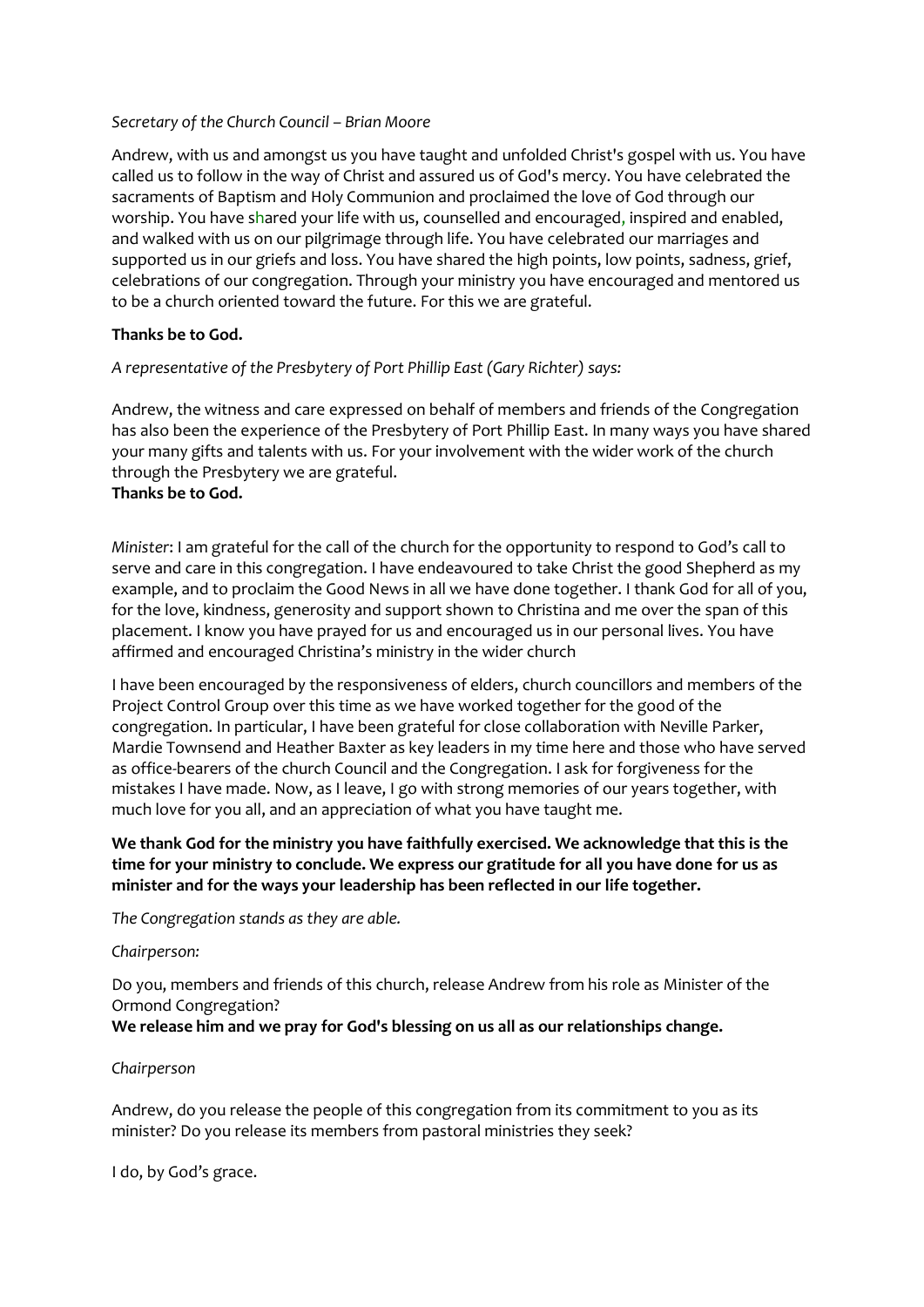*Four representatives of the Congregation come forward: Neville Parker, Suzie Ferguson, Hans Tilstra, Lorraine Denniston*

When I was inducted into the Congregation in November 2015 you presented me with the symbols of our life together: a Bible, water, the bread and wine, and the roll of the members of the Congregation. As I prepare to conclude my ministry with you, I return, these symbols of ministry as sign that our shared ministry has come to an end.

*These are handed back to the members of the Congregation, and returned to their places as a sign that the life of the congregation continues under the leadership of the Church Council.*

*The congregation sits*

**Prayer of Separation –** Brenda Grootendorst

Loving God, through your church you called Andrew to serve in this congregation. We recognise that just as he has been your gift to us, so now he goes to seek new paths. We pray for each other now, as our once parallel roads of pilgrimage diverge.

**We thank you God for all that we have done, learnt and shared together. We pray for ourselves as we stay, that you will inspire us by your spirit and keep us faithful to the vision we have shared.**

We pray for Andrew as he discerns his future.

**May he grow in grace and in the knowledge of your love, so that he may continue to be a blessing to others.**

As we part, we re-affirm that your Spirit has brought us together, and has enlivened our fellowship.

*Congregation members raise a hand of blessing.*

**It is your Spirit who goes with Andrew and Christina and your Spirit who stays with us; your Spirit who unites us in the world-wide unity of your Church. Amen**

*Chairperson*: In gratitude to God and trusting in him who calls us to be his people, we send you onwards.

*All*: **The Lord is with you,** And also with you.

# Blessing

Go in the power of the Spirit; in all things, at all times, remember that Christ dwells in you; make your life your worship to the praise and glory of God.

*Prayer for Ukraine, from the Archbishop of Canterbury Justin Welby and the Archbishop of York, Stephen Cottrell. Adapted from: CORE: Lutheran Coalition for Renewal – A Voice and Network for Confessing Lutherans*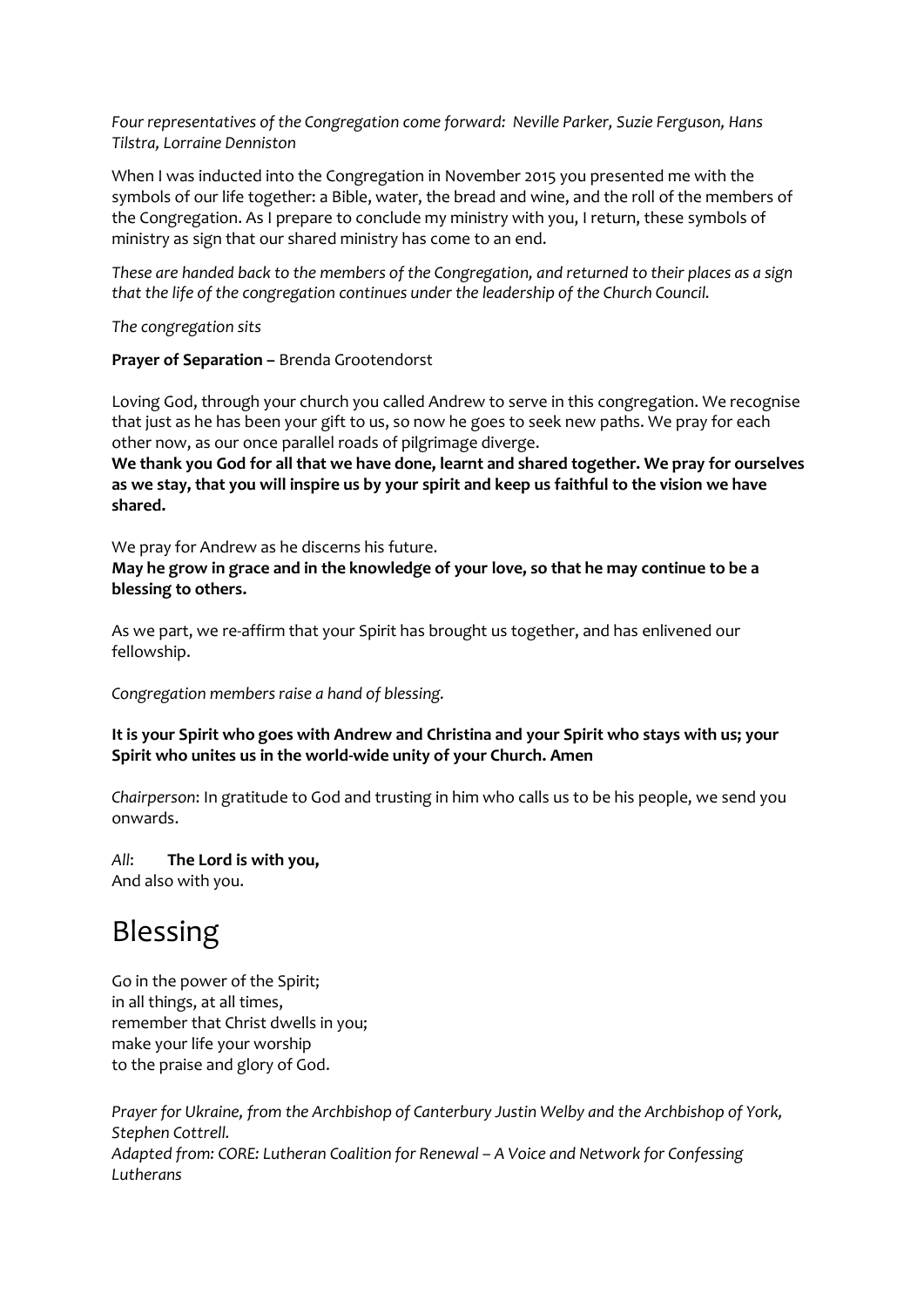Music Director: Mr Peter Hurley

Office Administrator Tuesday mornings & Fridays, 9am-3.00pm – 0411 958 127 [office@ormond.unitingchurch.org.au](mailto:office@ormond.unitingchurch.org.au)

Website: [www.ormondunitingchurch.org](http://www.ormondunitingchurch.org/)

# NEWS AND NOTICES

### **CONCLUSION OF ANDREW'S MINISTRY AT ORMOND**

After a period of reflection, Andrew has decided to conclude his placement at Ormond. This will be effective from Sunday  $8<sup>th</sup>$  May, when a Cutting of Pastoral Ties service led by the chairperson of the presbytery will form part of our Sunday worship. This will be the last service Andrew will lead.

Andrew is not moving to another placement at this stage but will initially be taking Long Service Leave as he considers future options. Church Council will also now undertake a period of reflection and planning as they consider the next phase of the congregation's life.

A special farewell morning tea will be held after the worship service on Sunday 8th May to say thanks and celebrate Andrew's significant contribution at Ormond.

### **ORMOND UNITING CHURCH ANNUAL GENERAL MEETING**

Our Annual General Meeting this year will be held after Worship on

### **SUNDAY 29TH MAY 2022.**

Documents relating to the meeting will be sent by email and distributed in hard copy at a date to be confirmed.

Please put this date in your diary – we would love to see as many people as possible attending and participating in this important meeting.

Brenda Grootendorst, Congregational Secretary.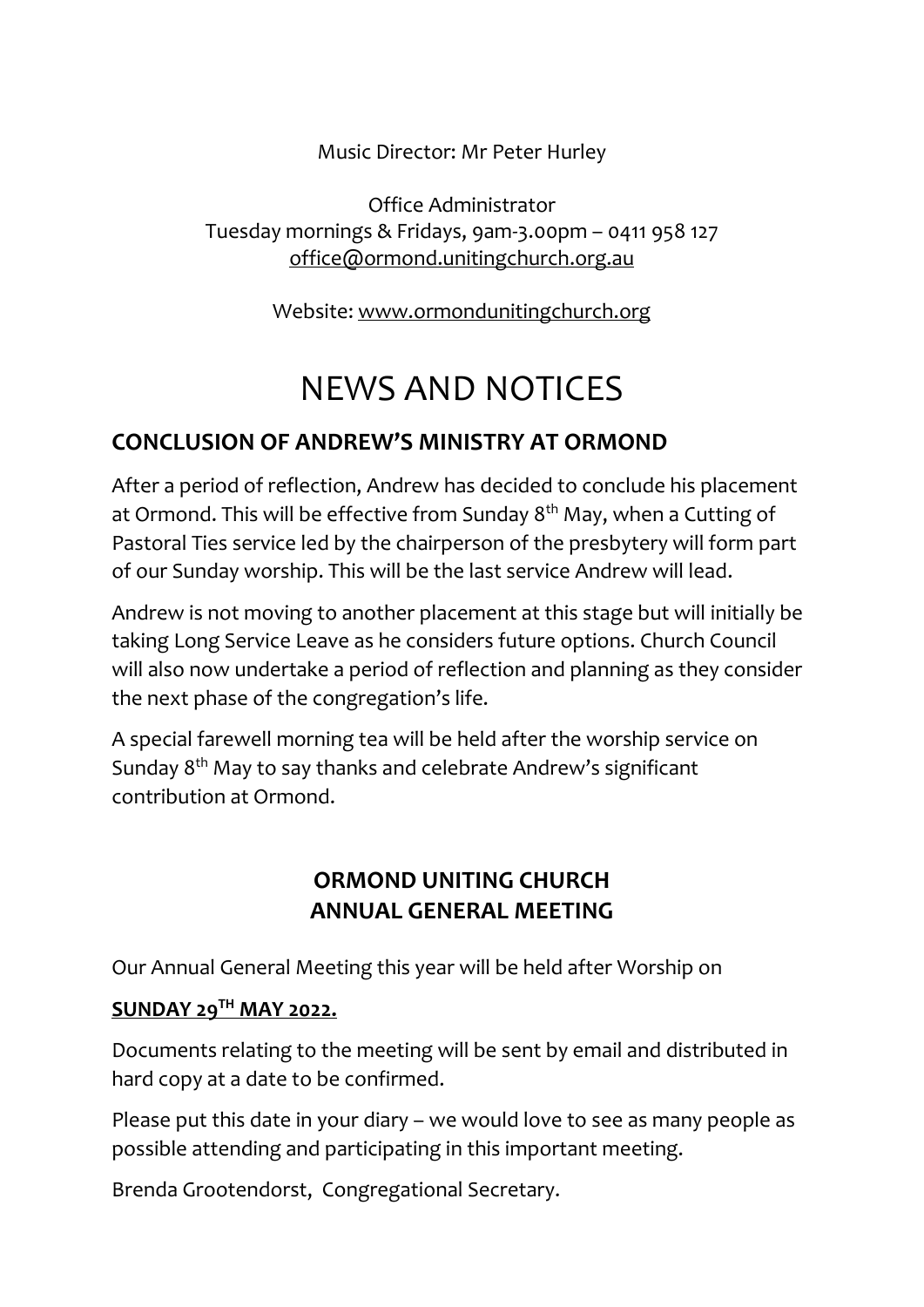### **BOB's BOYS MEN'S BREAKFAST**

A reminder that Bob's Boys aka Men's Breakfast has commenced again, from **8.30am on the last Saturday of the month** meeting at **Fig Jam Café, 128 Koornang Road Carnegie.**

Contact: Neville Parker if keen to join in.

### **ASYLUM SEEKER RESOURCE CENTRE FOOD DELIVERY WEDNESDAY 18th MAY**

Liz Northwood and I will be doing a food delivery to the ASRC on **Wed 18th May.** There are some specific foods that the foodbank is running very short of – these are…

- Tuna in oil
- Canned chickpeas, lentils, kidney beans and tomatoes.
- Cooking oil 1L bottles Nuts

Thank you so much for all those considering a donation to our very vulnerable refugees. If you are unable to bring food to the church please contact Brenda and I will arrange for collection from your home.

Many thanks always, for your support.

Brenda Grootendorst ph. 0433494600

### **EAST COAST of AUSTRALIA - FLOODING EMERGENCY APPEAL**

The recent floods in southern Queensland and NSW have been truly devastating in their magnitude and destruction. As is so often the case, the Uniting Church is stepping up to support individuals and communities affected by such disasters. Below you will find details of the National appeals from the Vic/Tas Moderator Rev. Denise Lersch and National President Rev. Sharon Hollis to support the work of the Assembly in flood relief efforts. If you are able to contribute there is a button which takes you to a site where you can make a financial contribution to this work.

You will find the link [here](https://uniting.church/east-coast-flooding-emergency-appeal/) (press ctrl key and click mouse) for the national appeal launched by Uniting Church in Australia President, Rev Sharon Hollis.